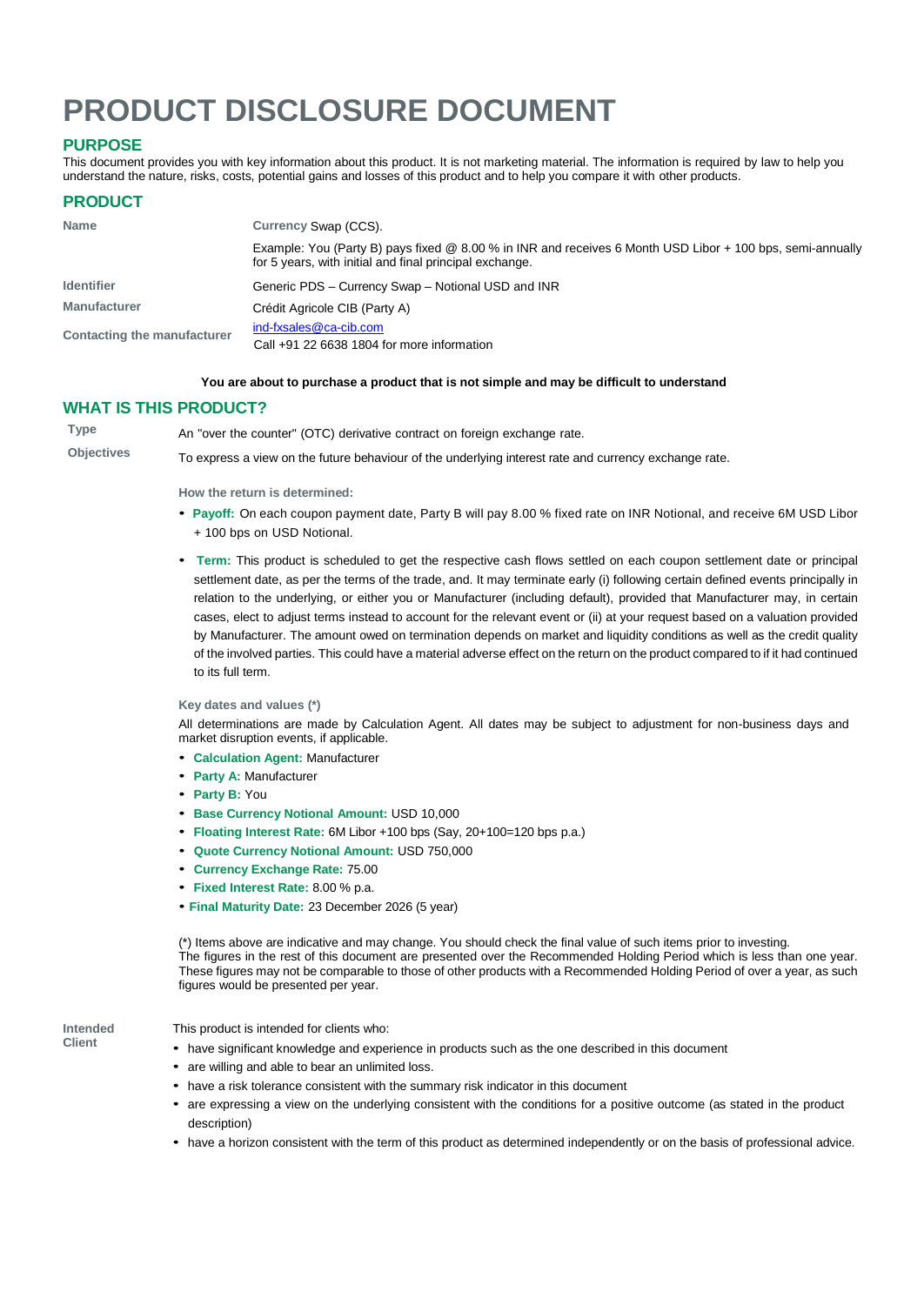# **WHAT ARE THE RISKS AND WHAT COULD I GET IN RETURN?**

| <b>Risks</b>                                                                                                            | <b>Benefits</b>                                                                                                     |
|-------------------------------------------------------------------------------------------------------------------------|---------------------------------------------------------------------------------------------------------------------|
| If the prevailing interest rates are lower, Party B continues<br>$\bullet$<br>to pay 8.00 % p.a. fixed on INR Notional. | Party B has a fixed interest rate to pay – hence having clear<br>visibility of cash-flows.                          |
| If the prevailing Currency Exchange rate goes lower, Party<br>B will still pay the INR Notional fixed on Trade Date.    | Party B pays at the Currency Exchange rate, even if the<br>prevailing rate is higher than that fixed on Trade Date. |
| The product is complex as it involves Interest Rates and<br>٠<br>Currency Exchange Rate priced into the end product.    | Hedge-accounting compliant structure.                                                                               |
| If the interest rates or FX rates go down, the MtM of the<br>٠<br>Interest Rate Swap will be negative.                  |                                                                                                                     |
| Hedge accounting benefits should be checked with your<br>auditor/accountant.                                            |                                                                                                                     |

#### **Performance Scenarios**

.

**Market developments in the future cannot be accurately predicted. The scenarios shown are only an indication of some of the possible outcomes based on recent returns. Actual returns could be lower.**

#### **Scenario for Currency Rate Movement**

| Notional Outstanding in USD | Prevailing FX Spot Rate | Payoff/ MtM in INR |
|-----------------------------|-------------------------|--------------------|
| 10,000.00                   | 74.00                   | (10,000)           |
| 10,000.00                   | 74.25                   | (7,500)            |
| 10,000.00                   | 74.50                   | (5,000)            |
| 10,000.00                   | 74.75                   | (2,500)            |
| 10,000.00                   | 75.00                   | 0                  |
| 10,000.00                   | 75.25                   | 2,500              |
| 10,000.00                   | 75.50                   | 5,000              |
| 10,000.00                   | 75.75                   | 7,500              |
| 10,000.00                   | 76.00                   | 10,000             |

#### **Scenario for Interest Rate Movement**

| Notional Outstanding in INR | Prevailing INR Fixed Rate for the CCS | Payoff in INR at each coupon settlement date |
|-----------------------------|---------------------------------------|----------------------------------------------|
| 750,000.00                  | 7.00                                  | (3,750.00)                                   |
| 750,000.00                  | 7.25                                  | (2,812.50)                                   |
| 750,000.00                  | 7.50                                  | (1,875.50)                                   |
| 750,000.00                  | 7.75                                  | (937.50)                                     |
| 750,000.00                  | 8.00                                  |                                              |
| 750,000.00                  | 8.25                                  | 937.50                                       |
| 750,000.00                  | 8.50                                  | 1,875.50                                     |
| 750,000.00                  | 8.75                                  | 2,812.50                                     |
| 750,000.00                  | 9.00                                  | 3,750.00                                     |

## **WHAT ARE THE COSTS?**

The type of costs shown here are the cumulative costs of the product itself, for the recommended holding period.

#### **Costs over time**

The person selling you or advising you about this product may charge you other costs. If so, this person will provide you with information about these costs, and show you the impact that all costs will have on your investment over time.

**Composition of costs**

| <b>Transaction Costs</b> | Financial instruments may involve transaction costs, which are incurred as a result of accessing the wider<br>market to initiate, terminate, increase or decrease a position in the instrument. The transaction costs depend<br>on the below factors: |  |  |
|--------------------------|-------------------------------------------------------------------------------------------------------------------------------------------------------------------------------------------------------------------------------------------------------|--|--|
|                          | Market Risk<br>$\circ$                                                                                                                                                                                                                                |  |  |
|                          | <b>Credit Risk</b><br>O                                                                                                                                                                                                                               |  |  |
|                          | <b>Capital Required</b><br>$\circ$                                                                                                                                                                                                                    |  |  |
|                          | <b>Financial Instrument</b><br>$\Omega$                                                                                                                                                                                                               |  |  |
|                          | Liquidity/ Standardization of the Financial Instrument in the market<br>$\circ$                                                                                                                                                                       |  |  |
|                          | Transaction size and tenor<br>$\circ$                                                                                                                                                                                                                 |  |  |
|                          | Effort, Cost and Risk to the market maker.<br>O                                                                                                                                                                                                       |  |  |
| <b>One-Off Costs</b>     | These are one-off charges/ costs paid, typically, at the beginning or at the end of the financial instrument's life<br>cvcle.                                                                                                                         |  |  |

cycle.

**Other Ongoing Costs** The impact of the costs that we take for managing your financial instruments.